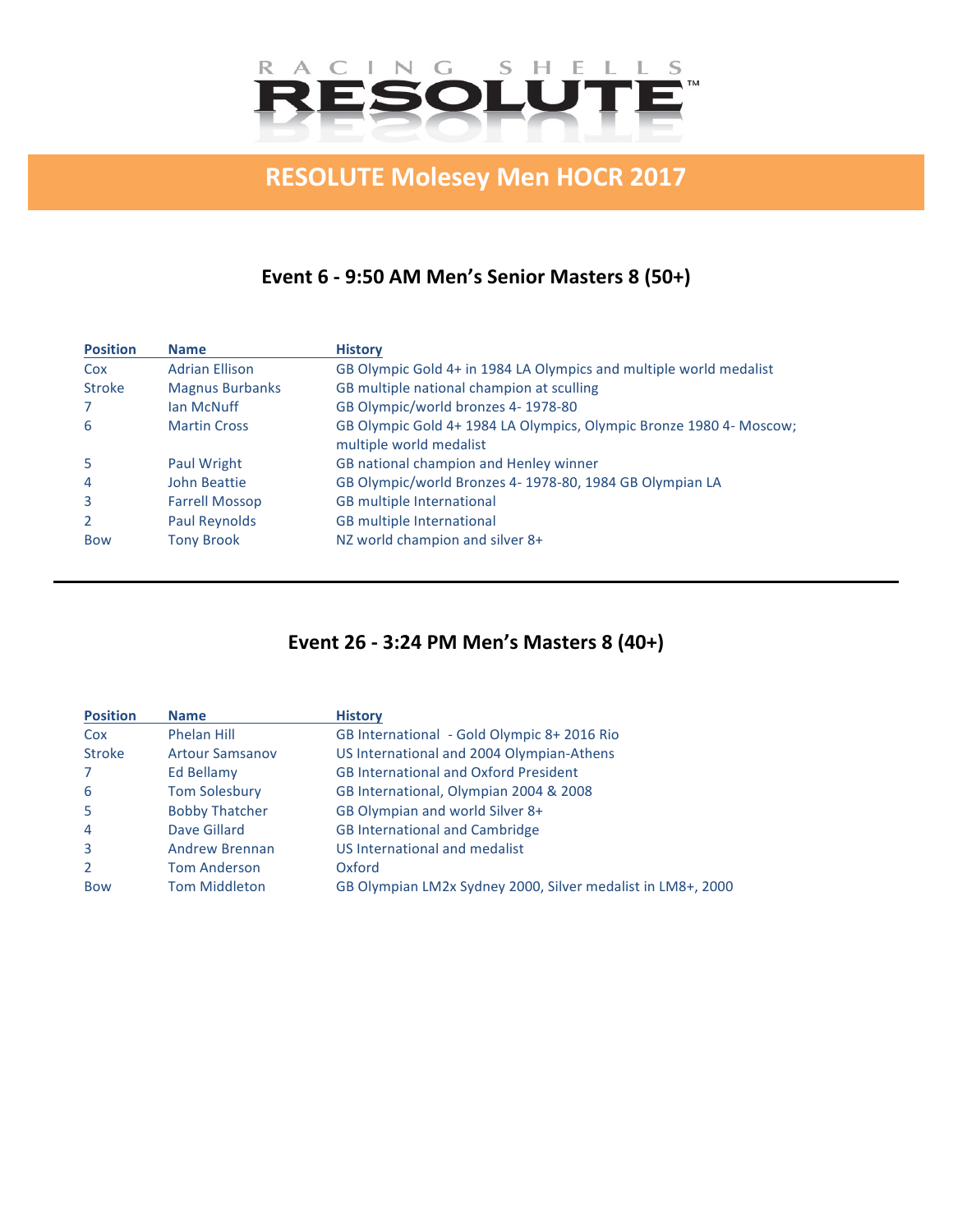### Cox: Adrian Ellison - World champ bronze x2 (M2+ 1981, M8 1989), Olympic gold (M4+ 1984)



Adrian Ellison was born on 11 September 1958 and is a retired English rowing cox. He coxed the men's four which brought Steve Redgrave his first Olympic gold in Los Angeles in 1984. He also won gold at the 1986 Commonwealth Games, again in the men's coxed fours. He was in the GBR team from 1981 to 93. He won World Championships bronze medals in 81 (M2+) and 89 (M8+), Olympic gold in 84 (M4+) and Commonwealth Games gold in 86 (M4+). He also won six Henley Royal Regatta medals, and four Lucerne gold medals in all 3 coxed boat classes. Adrian won the London Tideway Head of the River twice outright with women's crews, and twice with men's crews. More recently, he steered the basis of the HoCR women's' Masters crew to win

the Masters category in March this year. Adrian attended Reading University and studied zoology. He coxed the woman's crews during his time there in the late 1970s.

The London radiologist, Adrian Ellison, of the Tyrian Boat Club was Britain's leading cox in the years leading up to the 1984 Olympic Games. In 1981 he won a bronze medal at the World Championships in the coxed pairs and he also took part in the next two World Championships, competing in the coxed fours in 1982 and the eights in 1983. At the 1984 Olympics he steered Britain to their first Olympic rowing gold medal for 36 years.

#### **Magnus Burbanks – Member Molesey Boat Club**

Runner, Cyclist

### **Ian McNuff – GB International, Olympic Bronze 1980 Moscow – 4-**

**Ian T. McNuff** (born March 10, 1957 in Ealing) is a British rower who competed in the 1980 Summer Olympics. In 1980 he was a crew member of the British boat which won the bronze medal in the coxless fours event.

#### **Martin Cross – GB International, Olympic Gold 1984 Los Angeles – 4+; Bronze 1980 Moscow 4-**

Martin Patrick Cross (born 19 July 1957) is a British oarsman. He won the gold medal in the coxed four at the 1984 Los Angeles Olympics with Steve Redgrave, Richard Budgett, Andy Holmes, and Adrian Ellison. Born in London, Cross was educated at Cardinal Vaughan Memorial School<sup>[1]</sup> He studied at Queen Mary, University of London, rowing for the college boat club.<sup>[2]</sup> Cross also won a gold medal in the coxed fours at the 1986 Commonwealth Games, silver medals in the coxless fours at the World Junior Championships in 1975 and in coxless pairs at the World Championships in 1985, and bronze medals in the coxless fours at the World Championships in 1978 and 1979 and the Olympics in 1980, and in the eight at the World Championships in 1991.

He has been described by his close friends as "An inspiration to not just the rowing world, but the whole of the sporting world."<sup>[citation</sup>] *needed*] Cross now lives with his wife, three children and two dogs in London. He published an autobiography, *Olympic Obsession* in 2001,<sup>[3]</sup> and is currently working part-time as a history and politics teacher at Hampton School. He writes about rowing for *The* Guardian. Cross appears as a cameo in the 2004 romantic hit The Notebook. Although his work is uncredited, his character of "Rower" appears first in the credits list - something which co-star Ryan Gosling has described as "well-deserved." The Canadian once commented, "I could not expect to be credited above an Olympic gold medalist! It was such an honor to appear on the same list as Martin, and I'm pleased to be able to call him my friend." Coincidentally, Cross also taught Gosling how to row in order to ensure that the film's famous lake scene was authentic.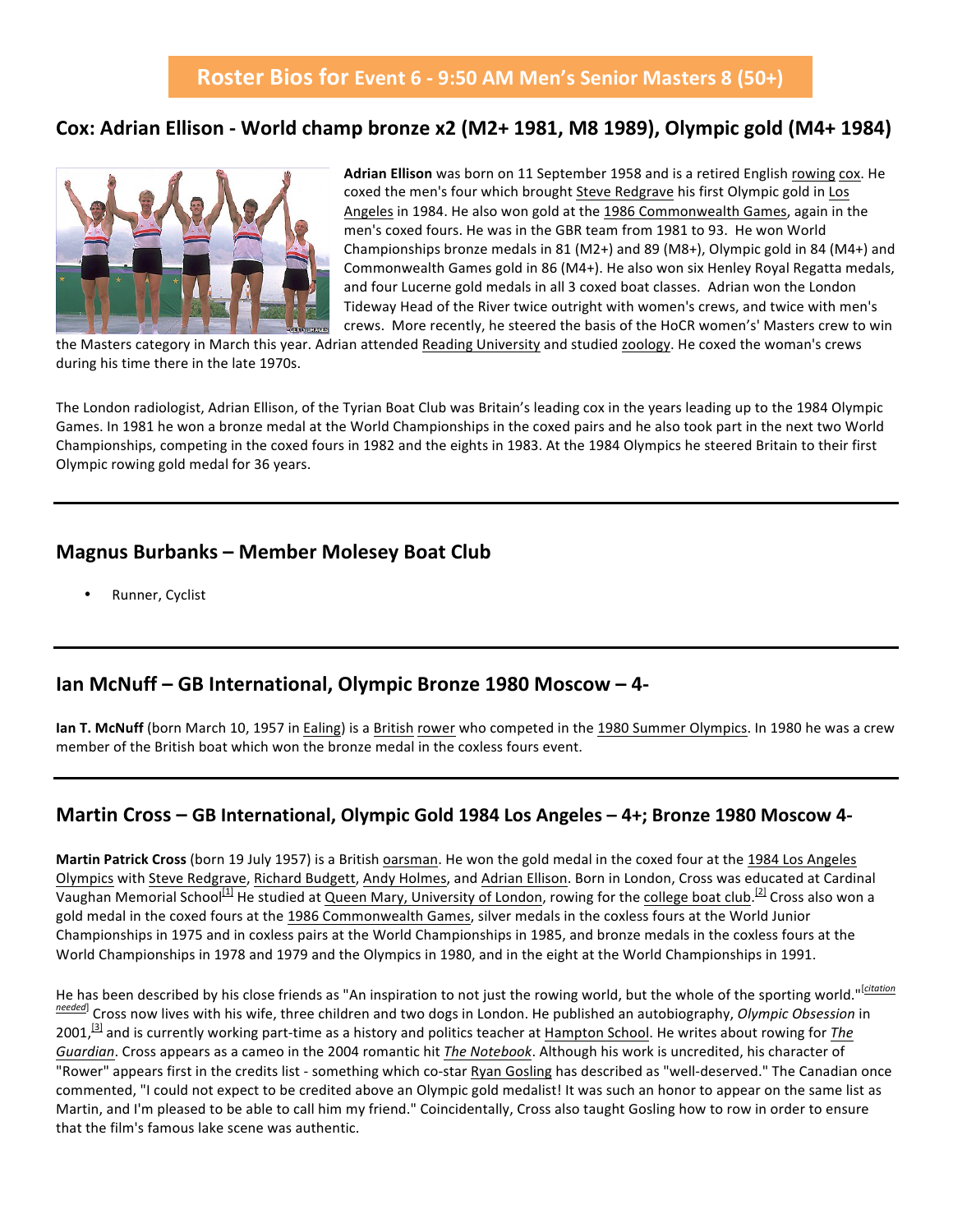### **Paul Wright: GB International – 1987, Cambridge – 1982, 1983**

### **John Beattie – GB International – Olympic Bronze 1980 Moscow – 4-**

**John M. Beattie** (born April 9, 1957 in London) is a British rower who competed in the 1980 Summer Olympics and in the 1984 Summer Olympics.

In 1975 along with Ian McNuff, Robin Roberts and Martin Cross he was a crew member of the Ealing High Schools coxless fours boat which won the silver medal at the World Junior Rowing Championships for Great Britain in Montreal behind East Germany and in front of West Germany. In 1978 along with Ian McNuff, David Townsend and Martin Cross he was a member of the British coxless four boat which won the bronze medal in the World Rowing Championships at Karipiro, New Zealand behind Russia and East Germany, coached by David Tanner. In 1979 along with Ian McNuff, David Townsend and Martin Cross he was a member of the British coxless four boat which won the bronze medal in the World Rowing Championships at Bled, Yugoslavia behind East Germany and Czechoslovakia. Coached by David Tanner.nIn the 1980 Moscow Olympics along with Ian McNuff, David Townsend and Martin Cross he was a crew member of the British boat which won the bronze medal in the Olympic coxless fours event behind East Germany and Russia, coached by David Tanner. Four years later he and his partner Richard Stanhope finished twelfth in the 1984 coxless pairs competition.

# **Farrell Mossop – GB International - Bronze in Pairs - 1981 Munich World Rowing Championships**

Thomas Farrell Mossop is a Business Development Director and Chartered Engineer who has held P&L responsibility and resides in Kingston upon Thames, United Kingdom. He rows for Kingston Rowing Club.

### **Paul Reynolds – GB International**

• 1979, 1980, 1981

### **Tony Brook – New Zealand International and World Champion 8+ 1982 – Rotsee Switzerland**

Representing New Zealand, Tony has earned Gold at the 1982 Rotsee World Rowing Championships in the 8+ and Silver in the 1979 Bled World Rowing Championships, also in the 8+. In 1982, the 1982 rowing eight crew was named sportsman of the year. The 1982 team was inducted into the New Zealand Sports Hall of Fame in 1995.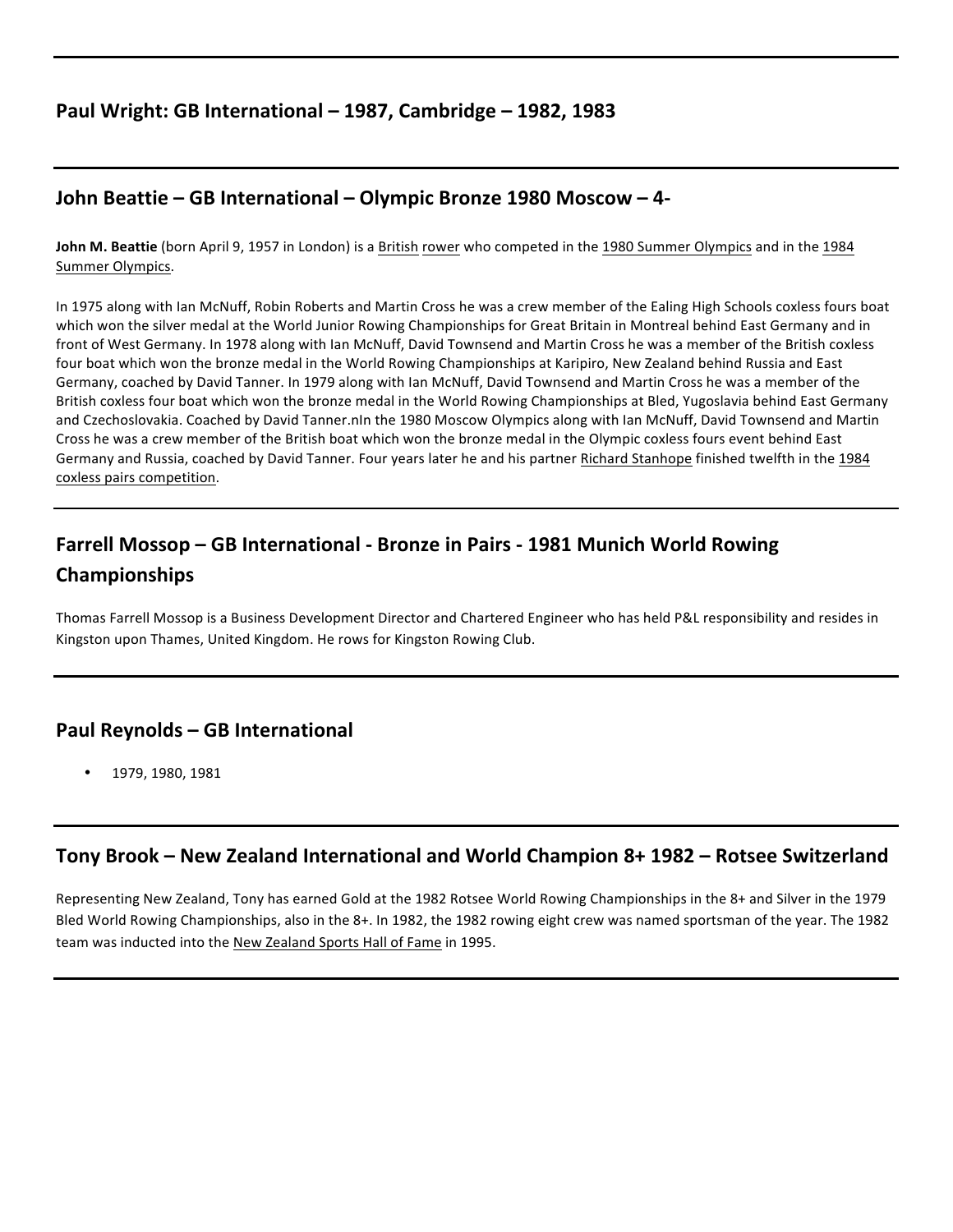## Roster Bios for Event 26 - 3:24 PM Men's Masters 8

#### **Cox – Phelan Hill – GB International – Gold Olympic 8+ (2016 Rio)**



Phelan Hill, MBE (born July 21, 1979), is a British rowing coxswain. He competed in the Men's eight event at the 2012 Summer Olympics, winning a bronze medal. In 2016, he competed in the Men's eight event at the 2016 Summer Olympics, winning the gold medal.

Hill was born and raised in Bedford, and attended Bedford School, where he first learned to row. He later attended the University of Leicester, where he graduated in 2001 with a degree in Law (LLB). On 17 March 2014 Hill coxed the composite crew that won the Women's Eights Head of the River Race on the River Thames in London, setting a record time of 17:42.2 for the 4  $1/4$ -mile (6.8 km) Championship Course from Mortlake to Putney.<sup>[6]</sup>On 17 March 2014 Hill coxed the composite crew that

won the Women's Eights Head of the River Race on the River Thames in London, setting a record time of 17:42.2 for the 4 1/4-mile (6.8 km) Championship Course from Mortlake to Putney.<sup>[6]</sup>On 14 March 2015 Hill coxed the composite crew that won the Women's Eights Head of the River Race on the River Thames in London, setting a time of 18:58.6 for the 4 1/4-mile (6.8 km) Championship Course from Mortlake to Putney.<sup>[7]</sup>

### **Stroke - Artour SAMSONOV – US International, Olympian 2004**

Artour Samsonov (born 9 September 1980) is a Russian-born American rower. He competed at the 2004 Summer Olympics in Athens, where he placed 11th in the men's coxless pair, along with Luke Walton.

### **Bobby Thatcher**

#### **Tom Solesbury – GB International**

Tom Solesbury (born 23 September 1980 in Farnborough) is a British rower. He competed in the coxless pairs at the 2008 Summer Olympics and the quadruple sculls at the 2012 Summer Olympics.<sup>[1][2]</sup>

### **Ed Bellamy – GB International and former Oxford President**

1989 – Bronze in 8+ at World Junior Rowing Championships – Szeged, Hungary & 1993 – Gold in 8+ at Nations Cup – Ionnina, Greece.